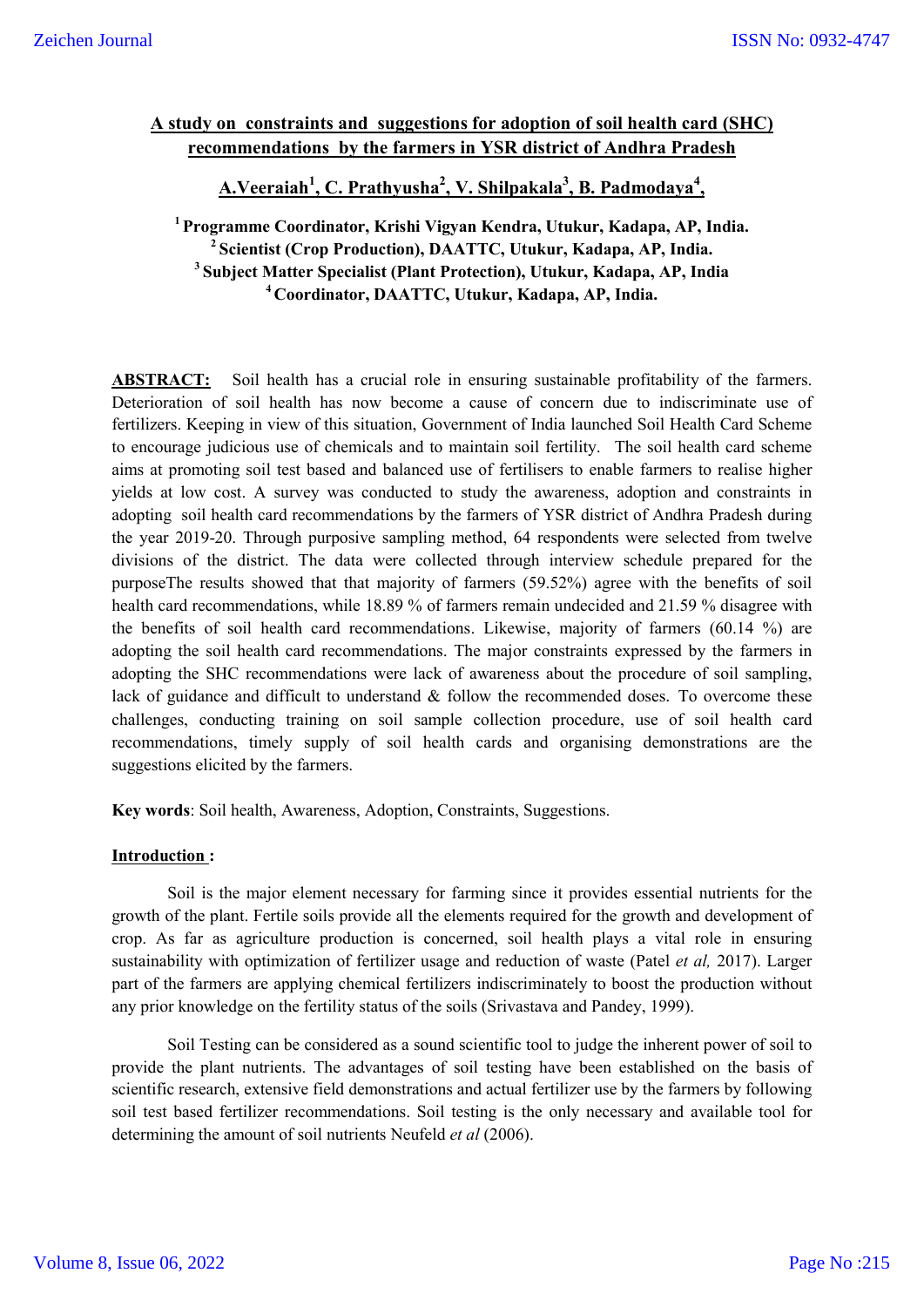To avoid soil deterioration over long run and visualizing the necessity of balanced nutrition in agriculture production, Government of India commenced soil health card programme. A SHC is intended to denote soil nutrient status to each farmer and recommend him on the right usage of fertilisers and micronutrients and also on the required soil amendments to be applied in the long term to maintain soil health (Subhash *et al.,* 2019). The SHC is a simple document, which contains useful data on soil based on chemical analysis of the soil to describe soil health in terms of its nutrient availability and its physical and chemical properties. The soil health card is made available through online for the farmers. Soil health card can be utilized to optimize the fertilizer usage in integrated nutrient management (INM) approach. The soil health card scheme combine together the scientific community in the field of agriculture, the information repository of latest techniques, tools, cropping practices, the farmers and the Government for the economics upliftment of the farmers at a large scale.

Since, change in knowledge preceded acceptance and application of an innovation, it is therefore, necessary to find out the factors responsible for positive or negative disposition associated with the farmers towards the usefulness and application of soil health card recommendations. So, realizing the importance of soil health in agriculture production, the present study was conducted with the objective to delineate the constraints being faced by the farmers in the adoption of Soil Health Card results and also to obtain the suggestions from the farmers themselves to improve the adoption of Soil Health Card results .

#### **Materials and Methods :**

A Study was conducted in YSR district of Andhra Pradesh. The district consists of 12 Agricultural divisions and 51 mandals. Out of which 3 mandals were selected randomly and from each mandal four villages were selected randomly and from each village 5 farmers selected purposively. A total of 64 sample of farmers for the study areselected. To determine the awareness, adoption and constraints of soil health cards, an interview schedule was prepared. For awareness measurement, 11 statements were posed to the farmers to which three responses were recorded as agree, undecided and Disagree. With regard to adoption, 6 statements were posed to the farmers and responses were recorded as adopted and non adopted. For assessing the constraints , 7 statements were posed to the farmers to which the responses were recorded in the schedule itself. Similarly, regarding suggestions to improve the adoption of soil health cards, 6 suggestions were informed to the farmers and their opinions were recorded. The frequency and percentage for each were worked out and ranks were given based on frequency and percentage. Statistics such as frequency, percentage, Mean, and ranks were used in the presentation.

## **Results and Discussion :**

#### **Characteristics of respondents :**

 The data (Table I) indicated that majority of the respondents (51.56%) from high age group followed by 37.5 percent and 10.94 percent from middle age group and young age group respectively. This might be due to moving of young age people for other occupations. In cities due to higher income compared to Agriculture.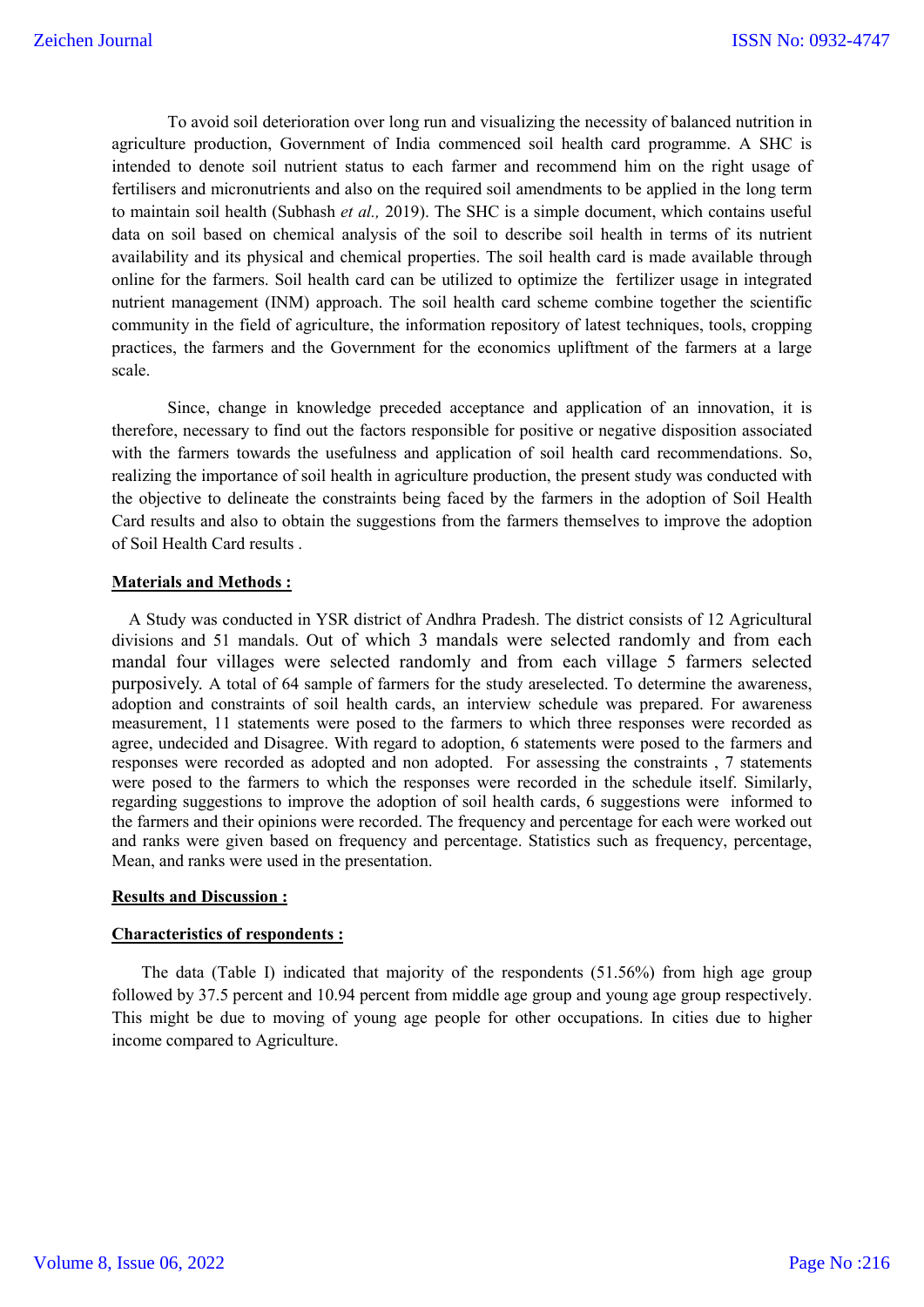| $n=64$<br><b>Table 1: Profile characteristics of respondents</b> |                                |                 |            |
|------------------------------------------------------------------|--------------------------------|-----------------|------------|
| <b>Particulars</b>                                               | Category                       | Frequency       | Percentage |
| Age                                                              | Young (Upto 35)                | 07              | 10.94      |
|                                                                  | Middle $(36-50)$               | $\overline{24}$ | 37.50      |
|                                                                  | High (51 and above)            | 33              | 51.56      |
| <b>Education</b>                                                 | Illiterate                     | 20              | 31.25      |
|                                                                  | Primary School                 | 17              | 26.56      |
|                                                                  | High school                    | 16              | 25.00      |
|                                                                  | Inter                          | 04              | 6.25       |
|                                                                  | Degree & above                 | 07              | 10.94      |
| <b>Farming Experience</b>                                        | Up to 10 Years                 | 06              | 9.38       |
|                                                                  | $11 - 20$                      | 22              | 34.38      |
|                                                                  | 21 and above                   | $\overline{36}$ | 56.24      |
| <b>Size of holding</b>                                           | Marginal (upto 1ha)            | $\overline{9}$  | 14.06      |
|                                                                  | Small (1-2.5 ha)               | 28              | 43.75      |
|                                                                  | Medium $(2.5 – 5)$ ha)         | 19              | 29.69      |
|                                                                  | High( > 5 ha)                  | 08              | 12.50      |
| <b>Annual Income</b>                                             | $< 1$ Lakh                     | $\overline{55}$ | 85.94      |
|                                                                  | $1 - 2$ Lakhs                  | 07              | 10.94      |
|                                                                  | $> 2$ Lakhs                    | 02              | 3.12       |
| <b>Family Size</b>                                               | Upto 5                         | $\overline{54}$ | 84.37      |
|                                                                  | 5 and above                    | 10              | 15.63      |
| <b>Family Type</b>                                               | Joint                          | 28              | 43.75      |
|                                                                  | Nuclear                        | 36              | 56.25      |
| Social participation                                             | No membership                  | $\overline{46}$ | 71.88      |
|                                                                  | Membership in one Organisation | $\overline{18}$ | 28.12      |
| <b>Extension contact</b>                                         | Frequently                     | 22              | 34.38      |
|                                                                  | Some times                     | 25              | 39.06      |
|                                                                  | Rarely                         | 17              | 26.56      |
| <b>Source of information</b>                                     | Private dealers                | $\frac{1}{2}$   |            |
|                                                                  | Neighbours/friends             | 18              | 28.13      |
|                                                                  | <b>AEOs</b>                    | 14              | 21.87      |
|                                                                  | <b>MAOs</b>                    | 25              | 39.06      |
|                                                                  | <b>ADAs</b>                    |                 |            |
|                                                                  | Scientists                     | 07              | 10.94      |

 In case of education, majority (31.25%) of the respondents were illiterates, where as 26.56 percent respondents were educated up to primary school level, 25 percent up to high school level 6.25 percent up to Intermediate level and 10.94 percent were educated up to degree and above level.. This might be due to lack of Job opportunities for high school and below high school level of education and they stayed in villages and depend on Agriculture for income.

 The data (Table 1) revealed that majority (56.24%) belongs to above 20 years of farming experience, where as 34.38 and 9.38 percent respondents possessed 10 – 20 years and below 10 years of farming experience respectively. This might be due to continuation of old age people in farming and moving of young people to cities for other jobs. The data about size of holding indicated, majority (43.75%) belongs to small farmers, 29.69 percent possessed medium holdings, 14.06 percent possessed marginal holdings and 12.50 % possessed large holdings.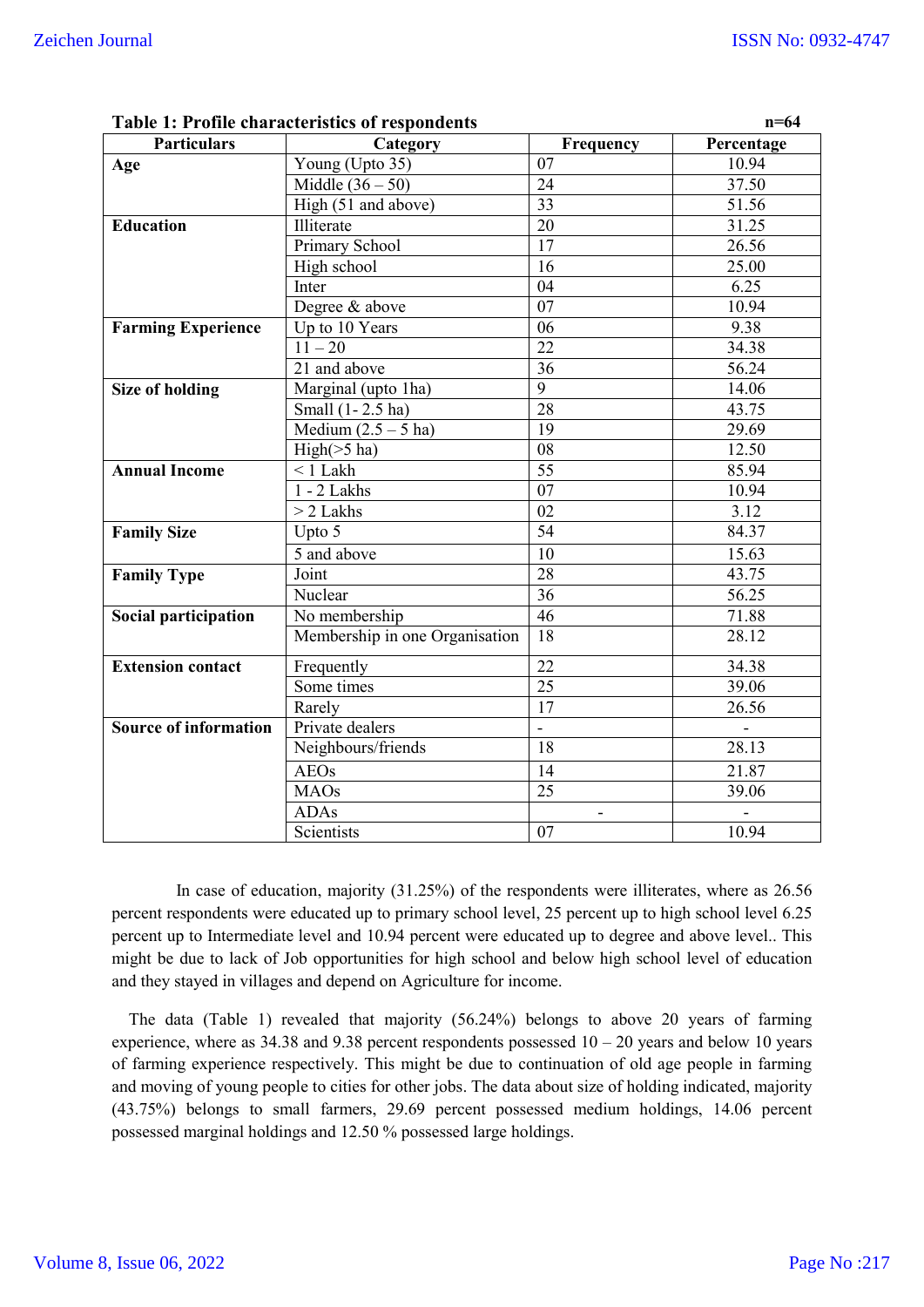The data of Table 1. indicated that majority 85.94 percent getting below one Lakh income per annum and where as 10.94 percent respondents gained between  $1 - 2$  lakh annual income/year. This might be due to majority of the respondents belongs to small and marginal farmers and also due to level of income in Agriculture compared to other enterprises. The study revealed that majority 39.06 percent respondents contacted mandal Agricultural officer for information on Agriculture, where as 28.13 percent Neighbours, 21.87 percents Agricultural extension officers and 10.94 percents contacted scientists respectively. This might be due to availability of mandal Agricultural officers very nearer to them interms of distance. The table  $-1$  majority (56.25%) belongs to nuclear family and 43.75 % had joint family. This might be due to preference of people towards nuclear families compared to joint families at present in the existing society.

 The table 1 further indicated that majority (84.37%) respondents contains up to 5 members only in their family, where as 15.63 % of respondents contains family size of above 5 members. This might be due to preference for nuclear families and also due to self imposed restriction of having one or two children per family. The above table  $-1$  also reveals that majority (71.88%) of respondents had no membership in organisation; where as 28.12% of respondents had membership in one organisation. Further, data of Table – 1 reveals that majority (39.06%) had extension contact sometimes only, 34.38 percent of respondents had frequent extension contact and 26.56 percent had rare extension contact. This might be due to that the programmes related to Agriculture not regularly attended by the farmers and also not approaching the extension agencies for solving day to day problems of Agriculture.

| Sl.No    | <b>Type of perception</b> | Frequency | Percentage | $(n=64)$ |
|----------|---------------------------|-----------|------------|----------|
| ı.       | Agree                     |           | 59.52      |          |
| <u>.</u> | <b>Undecided</b>          |           | 18.89      |          |
| . ر      | <b>Disagree</b>           |           | 21.59      |          |
|          | Total                     |           |            |          |

**Table 2 : Mean of perception of benefits of SHC by the farmers**

As evident from the mean values in the table 2, that majority of farmers (59.52%) agree with the benefits of soil health card recommendations, while 18.89 % of farmers remain undecided and 21.59 % disagree with the benefits of soil health card recommendations. From the above findings, it could be concluded that majority of the farmers are aware and agree with the benefits of soil health card recommendations. The reason that could be attributed for this kind of results might be that most of the farmers were much aware of about soil health cards scheme, location of soil testing laboratories and information available from soil health card report. The findings are in accordance with the findings of Archana and Balasubramanian (2019) who conducted the study on awareness, knowledge and attitude of farmers towards soil health card scheme in Tamilnadu.

**Table 3 : Mean of adoption level of farmers (n=64)**

| Sl.No | <b>Level of Adoption</b> | Frequency | Percentage |
|-------|--------------------------|-----------|------------|
|       | Adoption                 | 38.5      | 60.14      |
| ,.    | Non Adoption             |           | 39.86      |
| Total |                          | 64        | 00.00      |

 It can be concluded from the mean values in the Table 3, that majority of farmers (60.14 %) are adopting the soil health card recommendations which could be attributed to the fact that majority of the farmers (59.52%) agree with the benefits of soil health card recommendations. regard to soil health card recommendations. Whereas, 39.86 % of farmers are not adopting the soil health recommendations.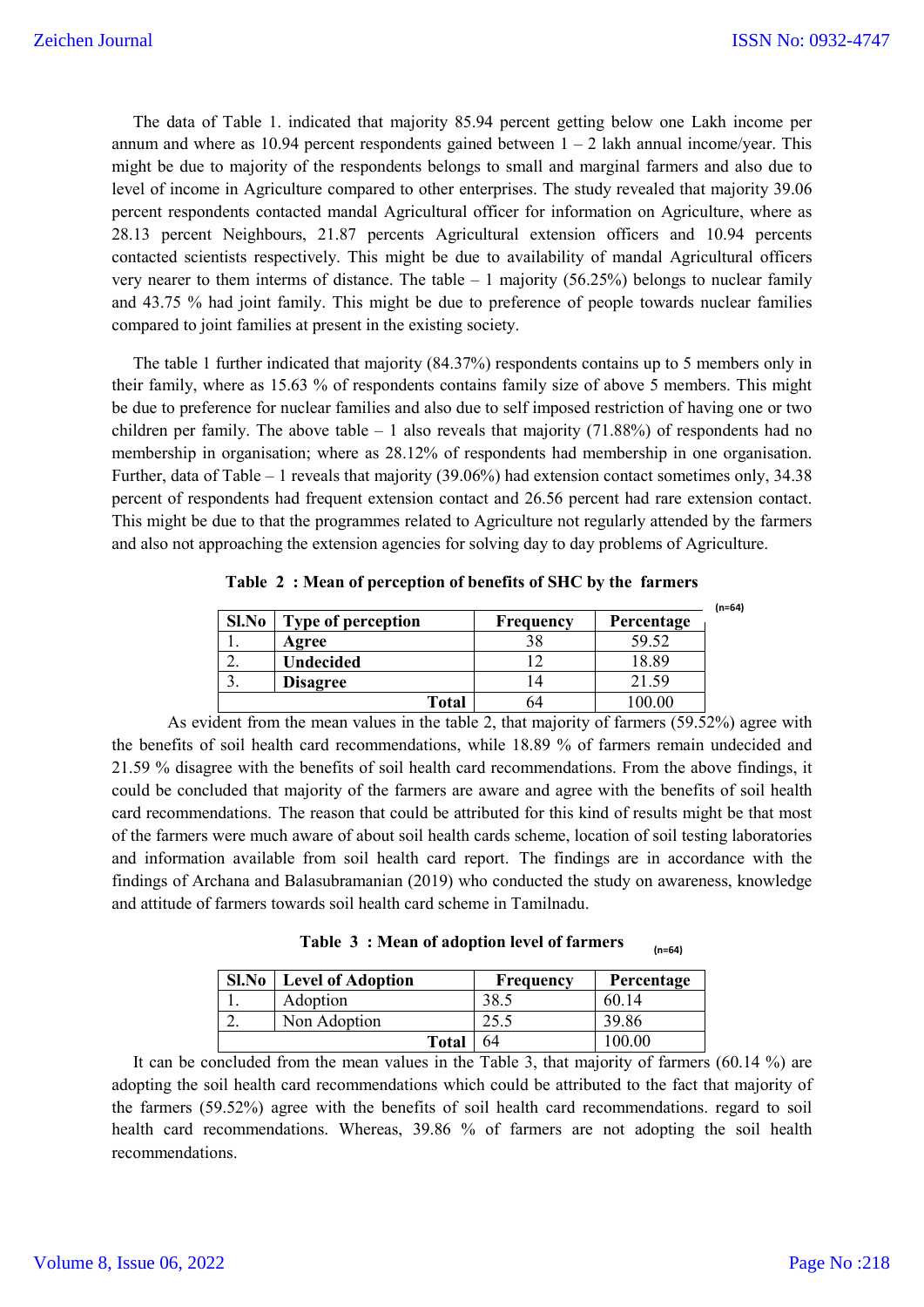| S.No | <b>Constraints / Reasons</b>                             | Freq | Per $(\% )$ | Rank |
|------|----------------------------------------------------------|------|-------------|------|
| 1.   | Delay in issuing Soil health cards                       | 13   | 20.31       | 6    |
| 2.   | Lack of awareness about soil sampling                    | 35   | 54.68       |      |
| 3.   | Non-availability of Gypsum in nearby shops               | 25   | 39.06       | 4    |
| 4.   | If applied fertilizer as per SHC results – getting lower | 15   | 23.43       | 5    |
|      | vields                                                   |      |             |      |
| 5.   | Farmers feel that fertilizer dose is not sufficient if   | 25   | 39.06       | 4    |
|      | applied as per SHC results                               |      |             |      |
| 6.   | Difficult to understand & follow the recommended         | 26   | 40.62       | 3    |
|      | doses                                                    |      |             |      |
|      | Lack of guidance                                         | 29   | 45.31       |      |

## **Table 4: Constraints for non-adoption of SHC recommendations**

 A constraint refers to anything which prevents or limits a person or a group to utilize any resource or information or restrains them from tapping the intended effect of the information (Kumar *et al.,* 2017). Constraints are of any type such as personal or external in a social system. In this survey, the constraints faced by farmers for adopting the Soil Health Card recommendations were analysed and the results depicted in the Table 6. From the glance of Table 6. it was noticed that lack of awareness about the procedure of soil sampling was the first ranked constraint with 54.68 per cent followed by the lack of guidance (45.31%), difficult to understand  $\&$  follow the recommended doses (40.62%), perception of farmer that fertilizer dose is not sufficient if applied as per SHC results (39.06%), nonavailability of Gypsum in nearby shops (39.06%), farmers' perception of getting lower yields if fertilizers were applied as per the SHC results (23.43%) and delay in issuing Soil health cards as last ranked constraint. These findings are in accordance with the findings of Patel (2013), Mukati (2016), Bunkar (2018) and Rathore (2018) who revealed that lack of awareness regarding SHCs and lack of education among farmers were the major socio-personal and psychological constraints faced by the respondents in the adoption of SHCs.

## **Table 5: Suggestions by farmers for increasing the adoption of soil health card recommendations**

| S.No | <b>Suggestions given/ by farmers</b>                                                                                 | Frequency | Percentage | Rank |
|------|----------------------------------------------------------------------------------------------------------------------|-----------|------------|------|
| 1.   | Timely supply of soil health card recommendations                                                                    | 15        | 23.43      |      |
| 2.   | Awareness meetings on soil health card<br>recommendations                                                            | 13        | 20.31      |      |
| 3.   | Organization of demonstrations                                                                                       | 11        | 17.18      |      |
| 4.   | Training programmes on soil sample collection<br>methodology                                                         | 10        | 15.62      |      |
| 5.   | Increasing the required fertilizers availability                                                                     | 6         | 7.81       |      |
| 6.   | Creation of awareness of soil health card<br>recommendations by scientists and extension officials<br><i>itself.</i> | 6         | 7.81       |      |
|      | Soil sample collection by extension officials                                                                        |           | 4.68       |      |

Glance at the suggestions elicited from the farmers as presented in the table 5 reveals that foremost suggestion offered by the farmers is timely supply of soil health card recommendations (23.43%) followed by conducting awareness meetings on soil health card recommendations (20.31%), organization of demonstrations (17.18%), training programmes on soil sample collection methodology (15.62%), increasing the required fertilizers availability (7.81%), creation of awareness of soil health card recommendations by scientists and extension officials itself (7.81%) and soil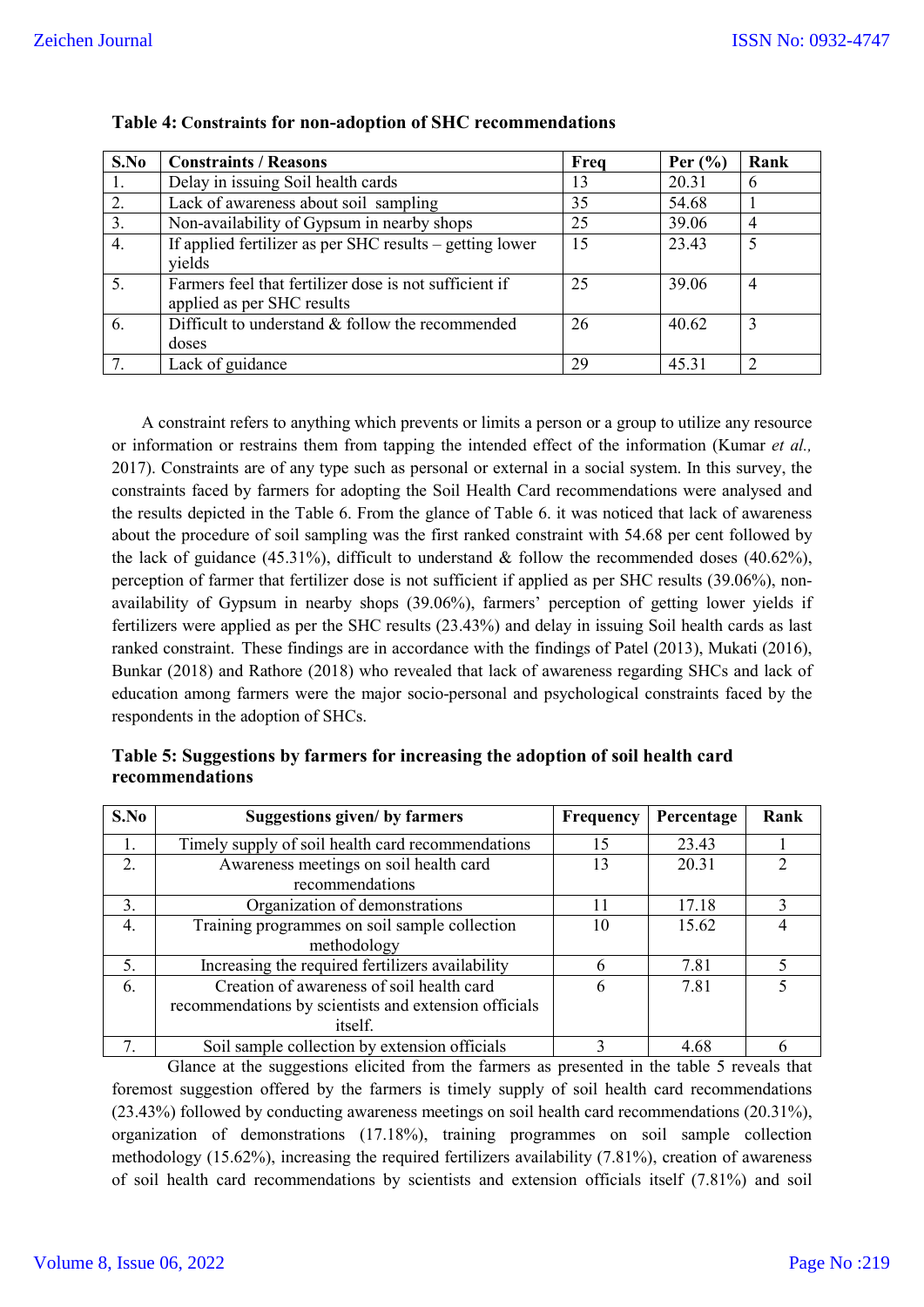sample collection by extension officials itself (4.68%) as the least expressed suggestion by the farmers. These suggestions are in resemblance with the suggestions found by Chowdary *et al.,* 2018 who expressed quick distribution soil health card as greater suggested by the farmers in their survey conducted in Kurnool district of Andhra Pradesh.

**Conclusion:** The study revealed that the respondents were dominated by high age group, illiterates with high farming experience. The majority farmers were with small holdings and with majority were below one Lakh income. Majority were approached MAO for their information, families were nuclear in nature with below 5 family members, majority no social participation and extension contact with some times only.

 Further, the majority respondents agree and adopt the benefits of soil health card recommendations. The major impeding factor in adopting the SHC recommendations were lack of awareness about the procedure of soil sampling, lack of guidance and difficult to understand & follow the recommended doses. To overcome these limiting factors, conducting training on soil sample collection procedure, use of soil health card recommendations, timely supply of soil health cards and organising demonstrations are the suggestions elicited by the farmers which could become a greater driving forces to improve the adoption of soil health card recommendations by the farmers.

### **References:**

- Archana S.S. and Balasubramanian R. (2019) Awareness, Knowledge and Attitude of Farmers towards Soil Health Card Scheme in Tamil Nadu, International Journal of Agriculture Sciences, 11 (9), 8405-8407.
- Bunkar, D.K. (2018) Awareness about soil health card scheme among the farmers of Jaipur district of Rajasthan. M.Sc. (Ag.) Thesis, (Unpub.) SKNAU, Jobner.
- Chowdary, R.K., Prasad, G.B. and Theodore, R.K. (2018). Soil Health Card Adoption Behaviour of Farmers in Andhra Pradesh State of India, International Journal of Current Microbiology and Applied Sciences, 7, 4028- 4035.
- Kumar, S., Sangeetha, V., Singh, P., Burman, R. R., Bhowmik, A., & Kumar, S. A. (2017). Constraints Faced by Farmers in Utilizing Rice Related Information through Rice Knowledge Management Portal (RKMP), Indian Journal of Extension Education, 53(1), 84-89.
- Mukati, A. (2016) Farmers perception regarding soil health card a study in Tikamgarh district of Madhya Pradesh. M.Sc. (Agri) Thesis, (Unpub.) Jawaharlal Nehru Krishi Vishwavidyalaya, Madhya Pradesh.
- Neufeld, J., Cramb, R., D. Catacutan, Z. Culasero-Arellano and K. Mariano, (2006). Farm level impacts of land care in Lantapan. Working Paper, No. 5. Philippines- Australia: Land Care Project.
- Patel, N.G. (2013) Attitude of the farmers towards soil health card programme. M.Sc. (Agri.) Thesis, (Unpub.) Anand Agricultural University, Gujarat.
- Patel, G.G., Y.C. Lakum, Aakash Mishra and Bhatt, J.H. (2017). Awareness and Knowledge Regarding Soil Testing and Utility Perception of Soil Health Card. Int.J.Curr.Microbiol.App.Sci. 6(10): 329-334.